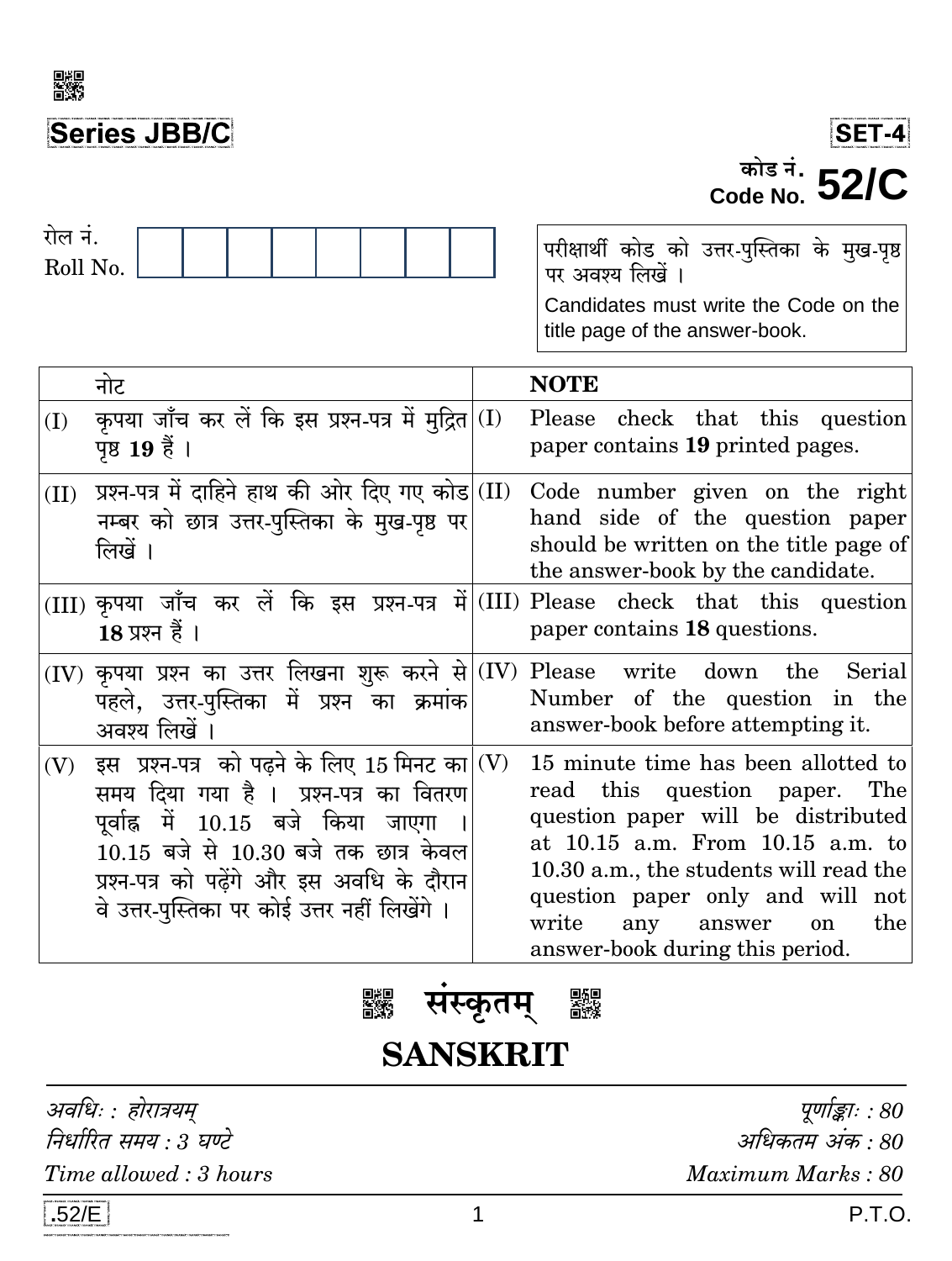

| खण्डः क : | अपठितांश-अवबोधनम् (अपठितांश-अवबोधन)            | $10 \;$ अङ्काः |  |
|-----------|------------------------------------------------|----------------|--|
|           | <b>SECTION A: Unseen Reading Comprehension</b> |                |  |
| खण्डः ख : | रचनात्मककार्यम् (रचनात्मक-कार्य)               | $15 \;$ अङ्काः |  |
|           | <b>SECTION B</b> : Writing Skills              |                |  |
| खण्डः ग:  | अनुप्रयुक्तव्याकरणम् (अनुप्रयुक्तं व्याकरण)    | $25 \;$ अङ्काः |  |
|           | <b>SECTION C</b> : Applied Grammar             |                |  |
| खण्डः घ:  | पठित-अवबोधनम् (पठित-अवबोधन)                    | $30 \;$ अङ्काः |  |
|           | <b>SECTION D</b> : Reading Comprehension       |                |  |

## निर्देशाः : **Instructions:**

- अस्मिन प्रश्नपत्रे चत्वारः खण्डाः सन्ति ।  $(i)$ इस प्रश्न-पत्र में चार खण्ड हैं । The question paper has four sections.
- (ii) प्रत्येकं खण्डम् अधिकृत्य उत्तराणि एकस्मिन् स्थाने क्रमेण लेखनीयानि । प्रत्येक खण्ड के उत्तर एक ही जगह पर क्रम से लिखने होंगे । The answers to each section must be written at one place.
- प्रश्नसंख्या प्रश्नपत्रानुसारम् अवश्यमेव लेखनीया ।  $(iii)$ प्रश्न-पत्र के अनुसार प्रश्न संख्या अवश्य ही लिखनी होगी । Write the question number according to the question paper.
- सर्वेषां प्रश्नानाम् उत्तराणि **संस्कृतेन** लेखनीयानि ।  $(iv)$ सभी प्रश्नों के उत्तर **संस्कृत** में लिखिए । Answer all the questions in Sanskrit.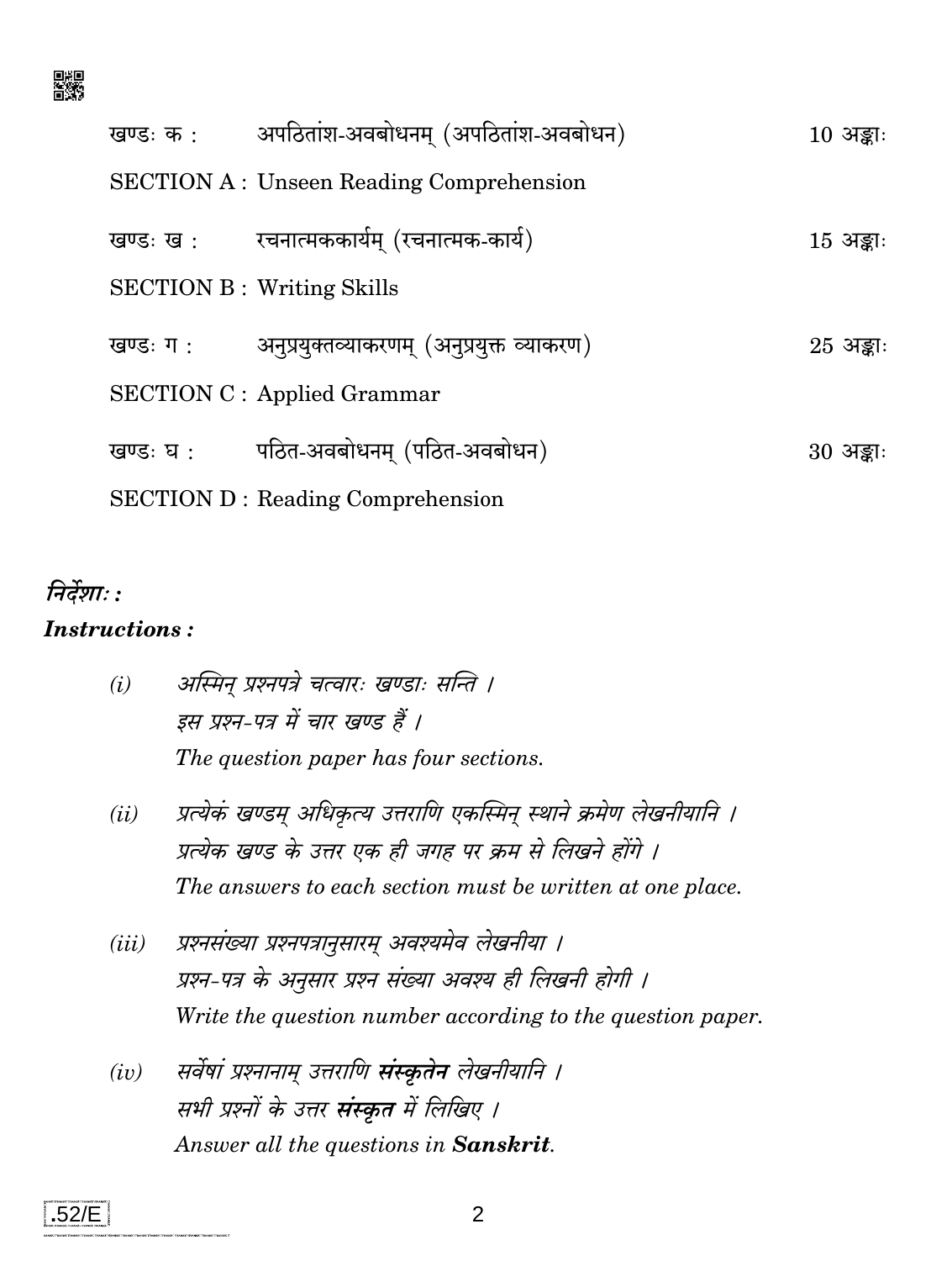

#### खण्डः 'क' (SECTION A)

# अपठितांश-अवबोधनम् (अपठितांश-अवबोधन)

#### **Unseen Reading Comprehension**

अधोलिखितं गद्यांशं पठित्वा प्रदत्तप्रश्नानाम् उत्तराणि संस्कृतेन लिखत । 1. निम्नलिखित गद्यांश को पढकर दिए गए प्रश्नों के उत्तर संस्कृत में लिखिए। Read the following prose passage and write the answer of the given questions in Sanskrit. 10

विशाखदत्त: काश्मीरराज्यं परिपालयन् आसीत् । स: नितरां दानशील: आसीत् । किन्तु राज्यस्य य: आयभाग: अस्ति, तस्य अधिकाशं धनं दानार्थम् एव व्ययीक्रियते इति । तस्य मन्त्रिणे तत् इष्टम् न भवति स्म । अत: स: चिन्तितवान् यत् एतद्विषये राजा विशाखदत्त: निवेदनीय: इति । परं तदैव निर्धनकुलोत्पन्ना काचित् युवति: राज्ञ: विशाखदत्तस्य समीपम् आगत्य अवदत् — "महाप्रभो! वर्षद्वयात् पूर्वं प्रवृत्ते कस्मिंश्चित् अपघाते मम पति: दिवङ्गत: । तस्मात् आश्रयरहिता अभवम् अहम् । मम एकमात्रं पुत्र: य: अस्ति स: अपि तीव्र ज्वरेण पीडित: अस्ति । तस्य चिकित्सार्थं कृपया भवान् धनसाहाय्यं करोत्, येन भवत: उपकारं सदा स्मरेयम् अहम्" इति । पुनश्च सगदुगदं सा अश्रूणि स्रावितवती । तस्या: दीनवचनं श्रुतवत: विशाखदत्तस्य हृदये करुणा उत्पन्ना जाता । स: तस्यै शतं रूप्यकाणि दत्त्वा तां प्रेषितवान ।

- $(3)$ एकपदेन उत्तरत। (केवलं प्रश्नद्वयम) एक शब्द में उत्तर दीजिए। (केवल दो प्रश्न) Answer in one word. (Only two questions)  $1 \times 2 = 2$ 
	- विशाखदत्त: किं परिपालयन् आसीत् ?  $(i)$
	- नितरां दानशील: क: आसीत ?  $(ii)$
	- विशाखदत्त: युवत्यै कति रूप्यकाणि दत्त्वा तां प्रेषितवान् ?  $(iii)$
- पूर्णवाक्येन उत्तरत । (केवलं प्रश्नद्वयम्)  $(\overline{\mathsf{q}})$ पूर्ण वाक्य में उत्तर दीजिए। (केवल दो प्रश्न) Answer in a complete sentence. (Only two questions)  $2 \times 2 = 4$ 
	- युवत्या: दीनवचनं श्रुतवत: विशाखदत्तस्य हृदये का उत्पन्ना जाता ?  $(i)$
	- युवत्या: पुत्र: केन पीडित: आसीत् ?  $(ii)$
	- राज्ञ: विशाखदत्तस्य समीपम् आगत्य युवति: स्वपत्यु: विषये किम् अवदत् ?  $(iii)$

 $10 \;$ अङ्काः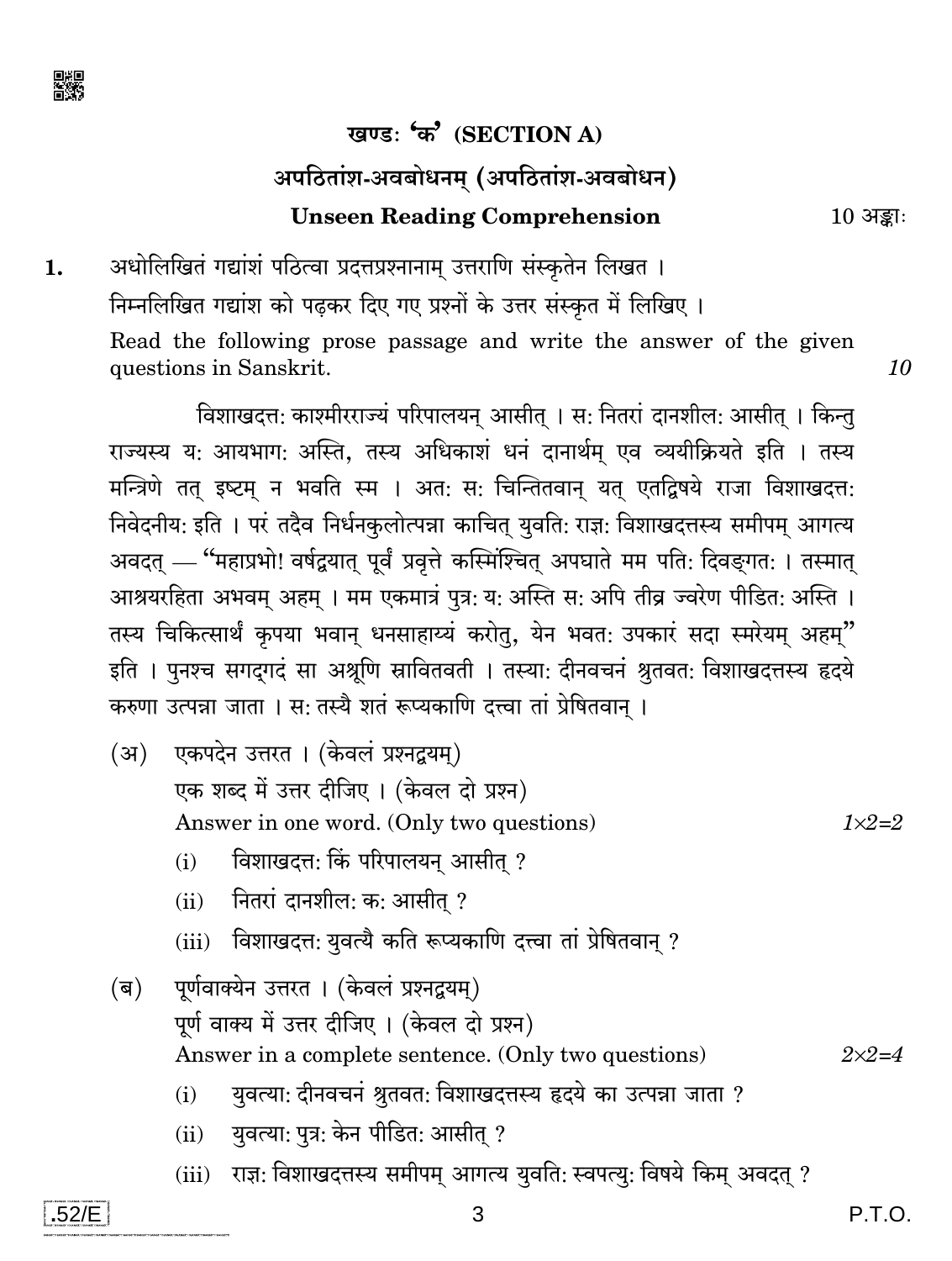

- अस्य अनुच्छेदस्य कृते उपयुक्तं शीर्षकं संस्कृतेन लिखत ।  $(\overline{\mathbf{E}})$ इस अनुच्छेद के लिए उपयुक्त शीर्षक संस्कृत में लिखिए। Write the appropriate title for this passage in Sanskrit.  $\boldsymbol{\mathit{1}}$
- यथानिर्देशम् उत्तरत । (केवलं प्रश्नत्रयम्)  $(5)$ निर्देशानुसार उत्तर दीजिए । (केवल तीन प्रश्न) Answer according to instructions. (Only three questions)  $1\times3=3$ 
	- 'प्रेषितवान्' इत्यस्याः क्रियायाः कर्तृपदं किम् ?  $(i)$ 
		- (क) ताम<del>्</del>
		- (ख) स:
		- $(\Pi)$  तस्यै
	- 'राजा विशाखदत्त:' अनयोः पदयोः विशेषणं किम् ?  $(ii)$ 
		- (क) राजा
		- (ख) प्रजा
		- $(\pi)$  विशाखदत्त:
	- 'अर्थम्' इत्यस्य पदस्य कः पर्यायः अत्र आगतः ?  $(iii)$ 
		- (क) धनम्
		- (ख) पुष्पम्
		- $(\Pi)$  पत्रम्
	- अनुच्छेदे 'अपकारम्' पदस्य कः विपर्ययः आगतः ?  $(iv)$ 
		- (क) धनसाहाय्यम्
		- (ख) उपकारम्
		- $(\Pi)$ एकमात्रम्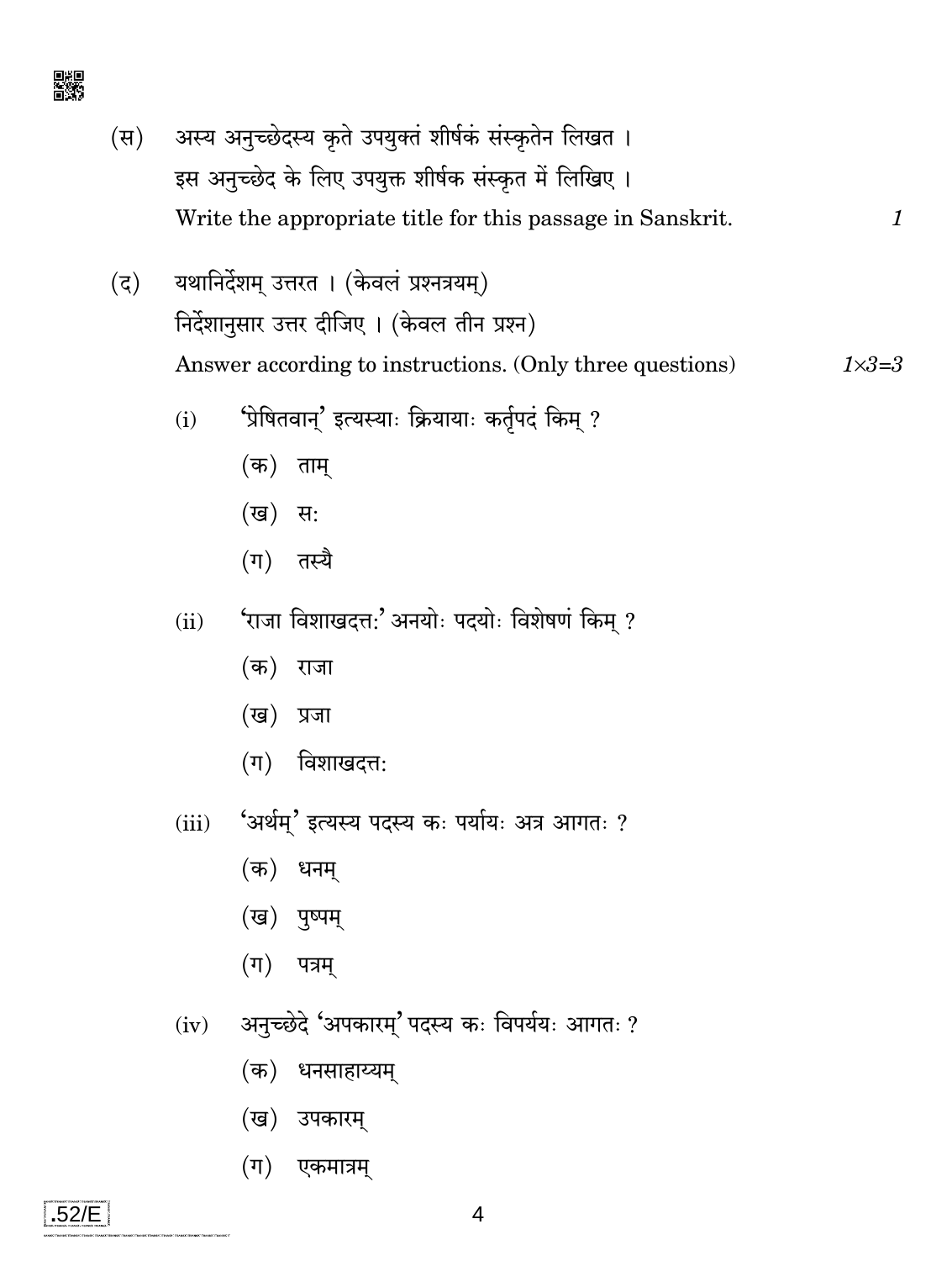

## खण्डः 'ख' (SECTION B)

#### रचनात्मककार्यम् (रचनात्मक-कार्य)

#### **Writing Skills**

 $15 \n35$ :

प्रधानाचार्य प्रति लिखितम अधः पत्रं मञ्जूषापदसहायतया पुरयित्वा पुन: लिखत ।  $2.$ प्रधानाचार्य को लिखे गए निम्नलिखित पत्र को मञ्जूषा में दिए गए शब्दों की सहायता से पूर्ण कर पुन: लिखिए ।

Complete the following letter written to your Principal, with the help of  $\frac{1}{2} \times 10 = 5$ the words given in the box and rewrite the same.

प्रधानाचार्य:.

 $(i)$ 

राजकीय उच्चविद्यालय:. तिरुपति: ।

 $(ii)$   $\qquad \qquad$ 

सविनयं निवेदनम् अस्ति यत् (iii) \_\_\_\_\_\_\_\_\_ पिता सर्वकारे एक: चतुर्थश्रेणी  $(iv)$  अस्ति । तस्य मासिक-आय: अतीव (y) अस्ति । येन परिवारस्य (vi) \_\_\_\_\_\_\_\_\_\_ काठिन्येन भवति । मम परिवारे माता. पिता (vii) \_\_\_\_\_\_\_\_\_\_\_\_ भ्रातरौ एका भगिनी इति (viii) \_\_\_\_\_\_\_\_\_\_\_\_ सदस्या: सन्ति । अत: अहं भवन्तम् (ix) \_\_\_\_\_\_\_\_\_\_\_\_\_ यत् मम विकासादिशुल्कं क्षमापयतु । भवदीय:  $(x)$ 

आलोक:

कक्षा दशमी अ।

मञ्जूषा

शिष्य:, न्यून:, द्वौ, सेवायाम्, मम, निवेदयामि, कर्मचारी, निर्वाह:, महोदय, पञ्च ।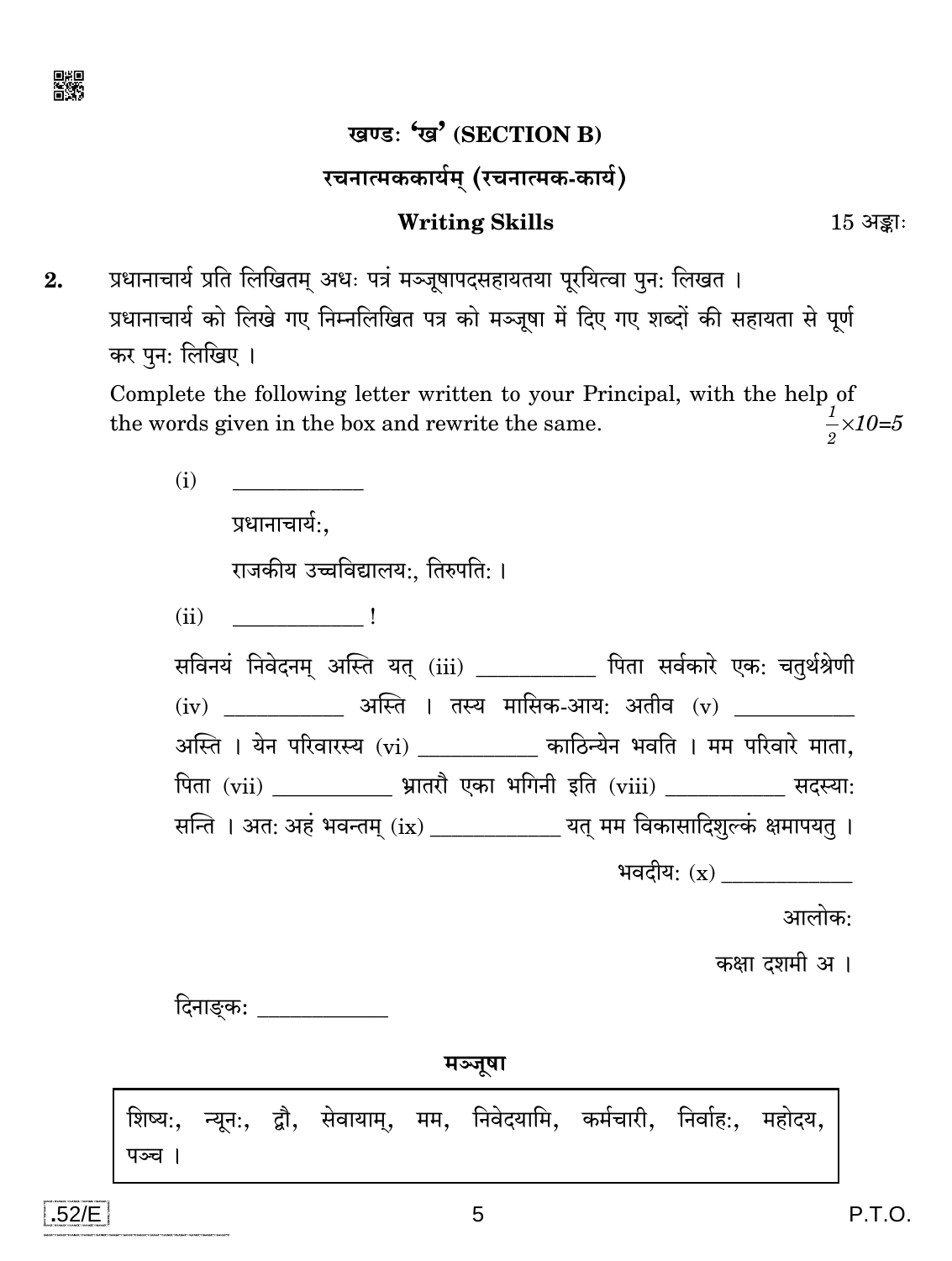

 $\overline{\mathbf{3}}$ .

अध: प्रदत्तं चित्रं दृष्ट्वा मञ्जूषायां प्रदत्तशब्दानां सहायतया **पञ्च** वाक्यानि संस्कृतेन लिखत । नीचे दिए गए चित्र को देखकर मञ्जूषा में दिए गए शब्दों की सहायता से **पाँच** संस्कृत वाक्यों में वर्णन कीजिए ।

Describe the following picture in five Sanskrit sentences with the help of the words given in the box below.  $1 \times 5 = 5$ 



मञ्जूषा

बालका:, प्रशिक्षक:, बालिका:, परस्परं, पादकन्दकेन, शिक्षण. उद्याने. वृक्षा:, क्रीडन्ति, श्वेतवस्त्राणि, श्यामवस्त्राणि, ददाति, विद्यालय:, समीपे, क्रीडाक्षेत्रे ।

अथवा $(OR)$ 

मञ्जूषाप्रदत्तशब्दानां साहाय्येन निम्नलिखितं विषयम् अधिकृत्य पञ्चभि: संस्कृतवाक्यै: एकम् अनुच्छेदं लिखत ।

मञ्जूषा में दिए गए शब्दों की सहायता से निम्नलिखित विषय पर **पाँच** संस्कृत वाक्यों में एक अनुच्छेद लिखिए ।

Write a paragraph in five Sanskrit sentences on the following topic with the help of the words given in the box.  $1 \times 5 = 5$ 

## <u>'पर्यावरण-प्रदूषणम्</u>' मञ्जूषा

पर्यावरणम्, वायुमण्डलम्, दूषयति, प्राकृतिकं, सन्तुलनम्, वायु-प्रदूषणम्, जल-प्रदूषणम्, भवन्ति, ध्वनि-प्रदुषणम्, उपस्थापयति, सङ्कटम्, स्वास्थ्यं, रोगाः, संरक्षणम्, वृक्षाः, वनस्पतिः ।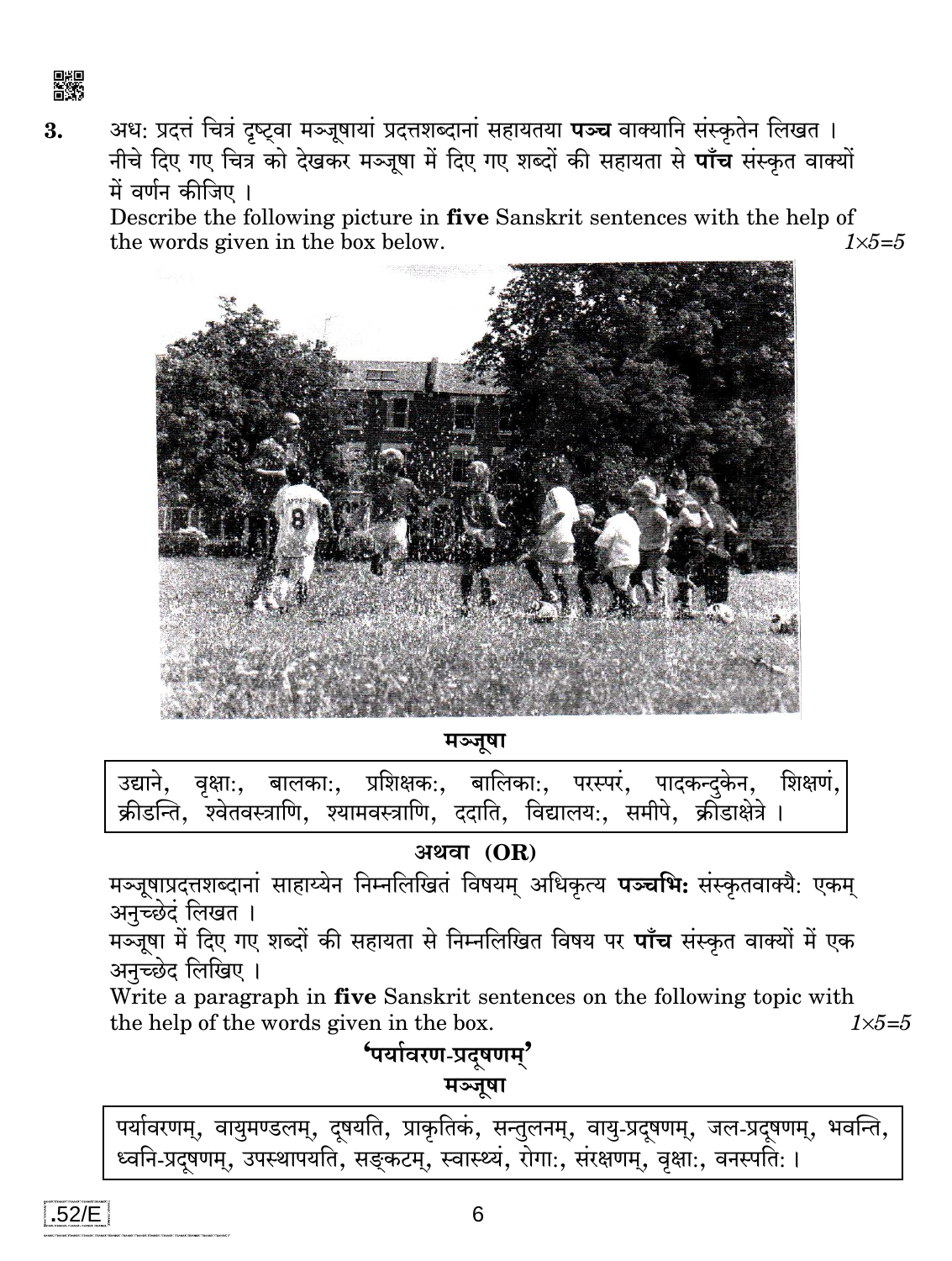अधोलिखितानि वाक्यानि संस्कृतभाषया अनूद्य लिखत। (केवलं वाक्यपञ्चकम्)  $\overline{\mathbf{4}}$ . निम्नलिखित वाक्यों को संस्कृत भाषा में अनुवाद करके लिखिए। (केवल पाँच वाक्य) Translate into Sanskrit and write the following sentences.

> (Only five sentences)  $1 \times 5 = 5$

- श्यामा फल खाती है।  $(i)$ Shyama eats fruits.
- हम सब पुस्तक पढते हैं।  $(ii)$ We all read a book.
- कल विद्यालय में परीक्षा होगी ।  $(iii)$ The examination will be conducted in the school tomorrow.
- कल उमा कहाँ थी ?  $(iv)$ Where was Uma yesterday?
- तम दोनों पढो ।  $(v)$ Both of you read.
- आकाश से वर्षा होती है।  $(vi)$ The rain comes from the sky.
- क्या मैं मेला जाऊँ ?  $(vii)$ May I go to the fair?

#### खण्ड: 'ग' (SECTION C)

# अनुप्रयुक्तव्याकरणम् (अनुप्रयुक्तं व्याकरण) **Applied Grammar**

 $25 \;$ अङ्काः

- अधोलिखितवाक्येषु रेखाङ्कितपदेषु सन्धिं सन्धिविच्छेदं वा कृत्वा लिखत । 5. (केवलं प्रश्नचतुष्टयम्) निम्नलिखित वाक्यों में रेखांकित पदों में सन्धि अथवा सन्धि-विच्छेद करके लिखिए । (केवल चार प्रश्न) Write the underlined words of the following sentences after joining or disjoining Sandhis. (Only four questions)  $1 \times 4 = 4$ ग्रीष्मे पथिकाः वृक्षच्छायां सेवन्ते ।  $(i)$ समक्षं वर्तमान: शिष्य: आज्ञाकारी अस्ति ।  $(ii)$ (iii) हे मित्र ! नम: + ते ।
	- (iv) हे सोमदेव ! सत + मार्गे गच्छ ।
	- $(v)$  कविरपि पुराणो व्रतिनिधि: ।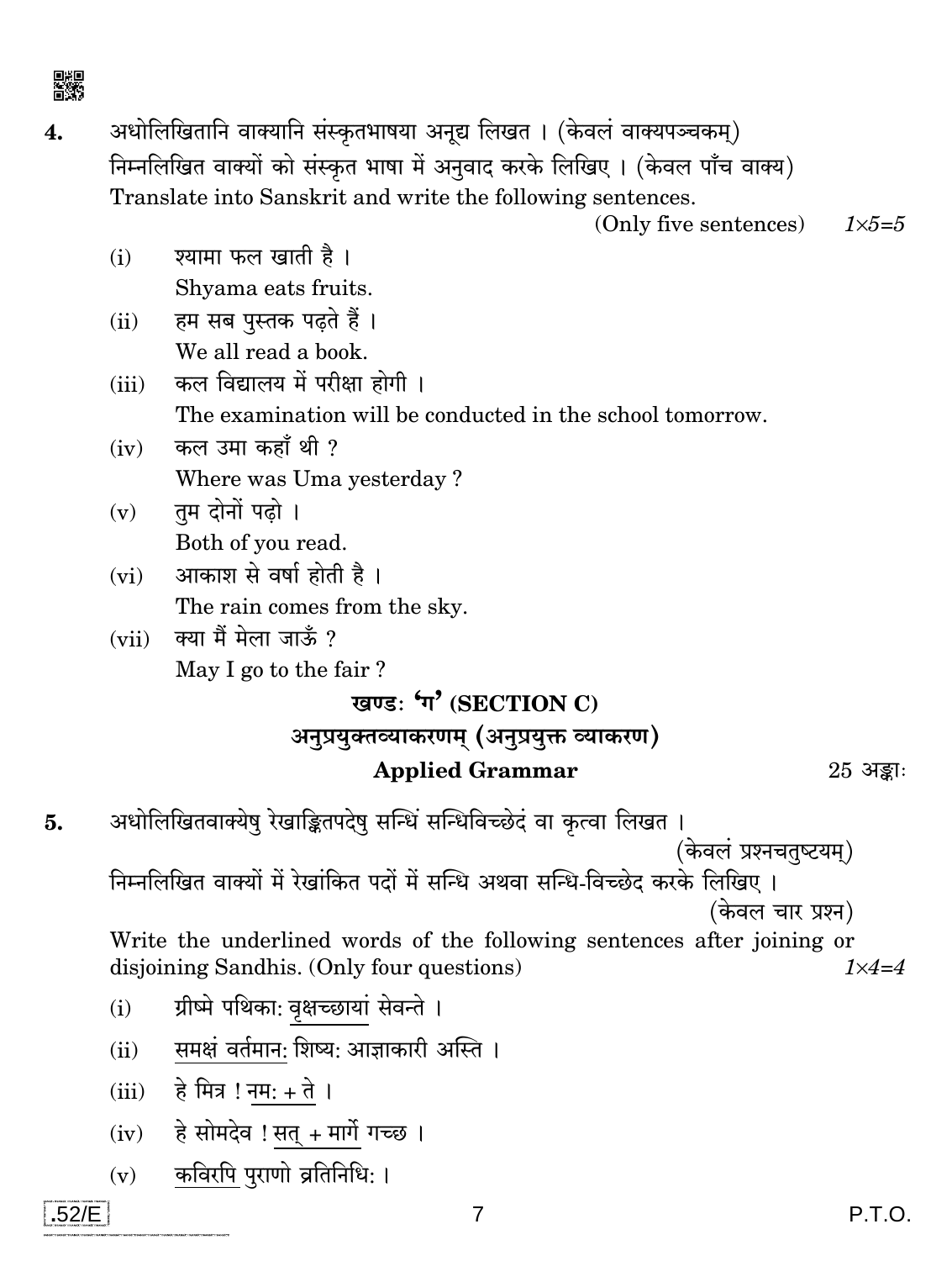

अधोलिखितवाक्येषु रेखाङ्कितपदानां समासं विग्रहं वा प्रदत्तविकल्पेभ्यः चित्वा लिखत। 6. (केवलं प्रश्नचतृष्टयम)

निम्नलिखित वाक्यों में रेखांकित पदों का समास अथवा विग्रह दिए गए विकल्पों में से चुनकर लिखिए। (केवल चार प्रश्न)

Choose and write the correct compound or expounded forms of the underlined words of the following sentences. (Only four questions)  $1 \times 4 = 4$ 

- तदैव कृष्णवर्ण: उड्डीय आगत: ।  $(i)$ 
	- (क) कृष्ण: वर्ण: यस्य स:
	- (ख) कृष्णम् वर्णम् यस्या: सा
	- (ग) कृष्ण: च वर्ण: च
- मुनि: राजानं यथेष्टम् अभ्यनन्दत् ।  $(ii)$ 
	- (क) इष्टेन अनतिक्रम्य
	- (ख) इष्टाय अनतिक्रम्य
	- (ग) इष्टम् अनतिक्रम्य
- राम: लवं च कुशं च उपवेशयितुम् कथयति ।  $(iii)$ 
	- (क) लवकशौ
	- (ख) लवकुशम्
	- (ग) लवकुशे
- (iv) स्नेहेन सहितम् प्रकृति: सर्वान् पालयति ।
	- (क) सहसास्नेहम
	- (ख) सहस्नेहम्
	- (ग) सस्नेहं
- काचिदियम् व्याघ्रम् मारयति इति सा ।  $(v)$ 
	- (क) व्याघ्रमारी
	- (ख) व्याघ्रधारी
	- $($ ग $)$  व्याघ्रमार:

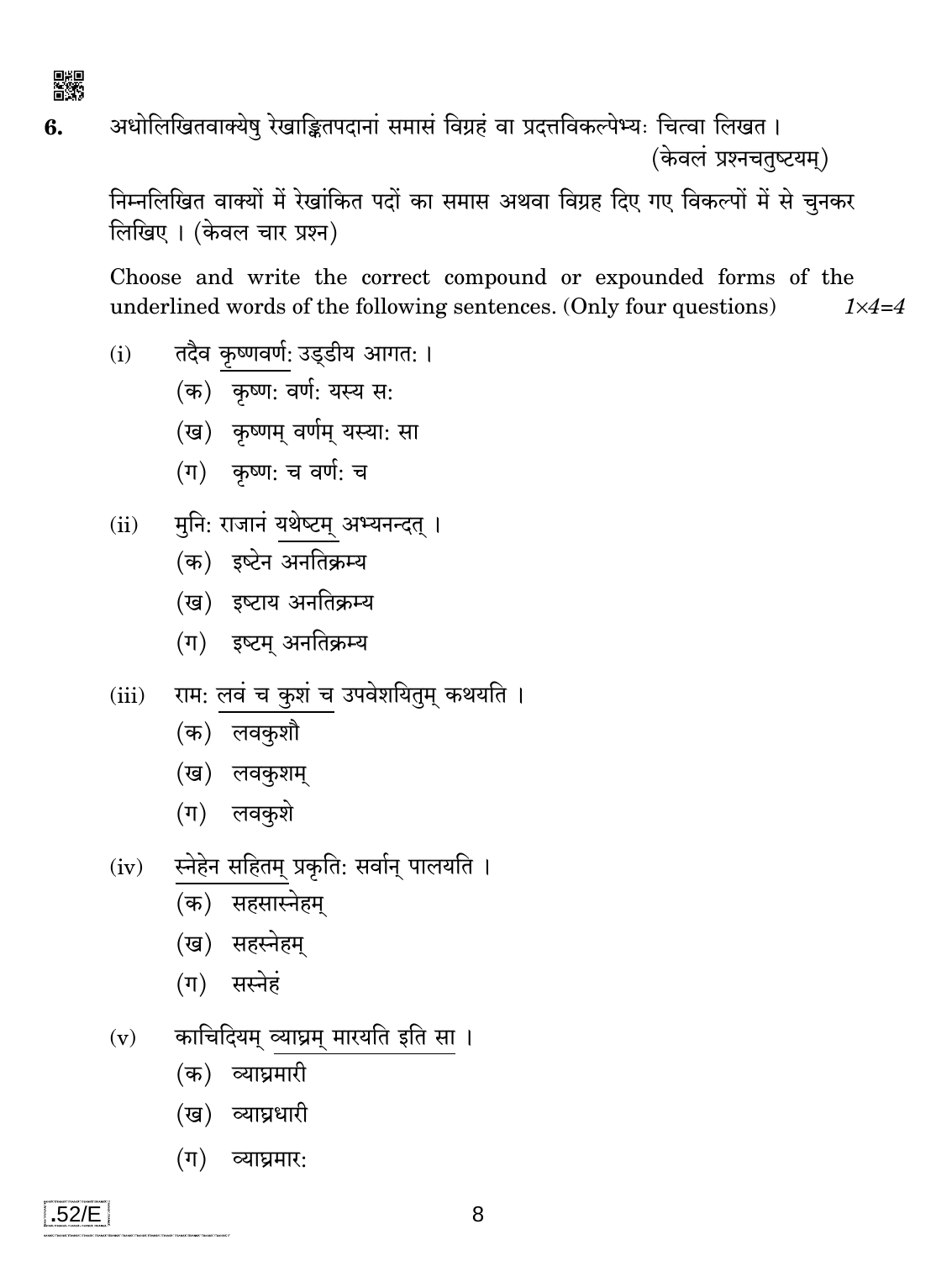驟

अधोलिखितवाक्येषु रेखाङ्कितपदानां प्रकृति-प्रत्ययौ संयोज्य विभज्य वा उचितम् उत्तरं 7. विकल्पेभ्य: चित्वा लिखत। (केवलं प्रश्नचतुष्टयम्) निम्नलिखित वाक्यों में रेखांकित पदों में प्रकृति-प्रत्ययों को जोड़कर या पृथक् करके उचित उत्तर विकल्पों से चुनकर लिखिए। (केवल चार प्रश्न)

Write the underlined words of the following sentences after joining or disjoining suffixes to roots or words, selecting the correct answer from the options given below. (Only four questions)  $1 \times 4 = 4$ 

- (क) स्थिरत्वता
- (ख) स्थिरत्वम
- (ग) स्थिरत्वात
- पुत्रस्य पितरौ प्रति कृतज्ञता भवेत् ।  $(ii)$ 
	- $(\overline{a})$  कृतज्ञ + क्त
	- (ख) कृतज्ञ + मतुप्
	- $(\overline{\mathsf{q}})$  कृतज्ञ + तल्
- सर्वेषु अपत्येषु जननी वत्सल + टाप् ।  $(iii)$ 
	- (क) वत्सला
	- (ख) वत्सल:
	- $(\Pi)$ वत्सलम्
- बुद्धिः बलवत् + ङीप् तन्वि ! सर्वकार्येषु सर्वदा ।  $(iv)$ 
	- (क) बलवती
	- (ख) बलावती
	- $($ ग) बलीवती
- अद्य वार्षिक: परीक्षापरिणाम: प्राप्स्यते ।  $(v)$ 
	- $(\overline{a})$  वर्ष + मतुप्
	- (ख) वर्ष + ठक्
	- $(\bar{\eta})$  वर्ष + तल्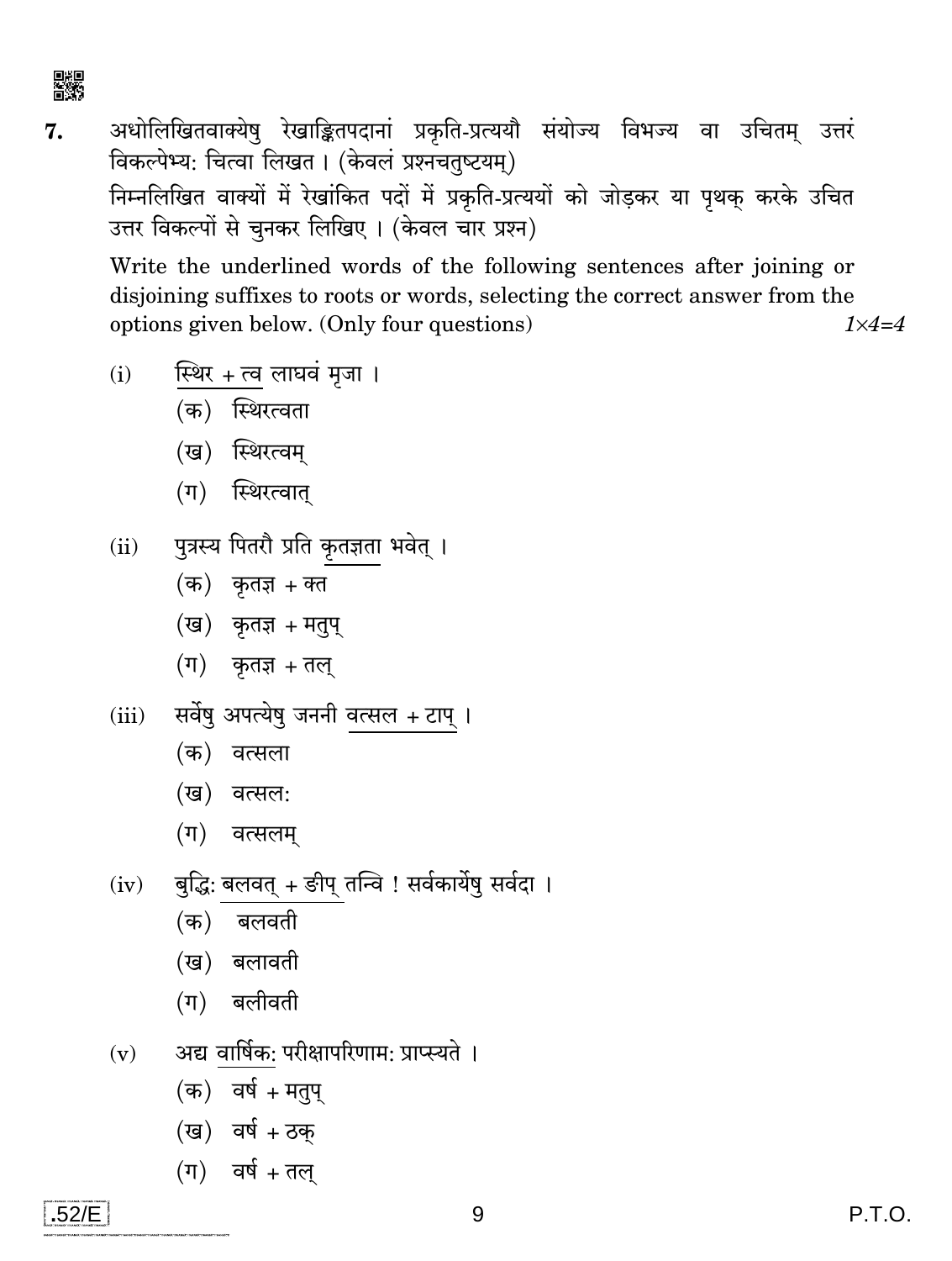驟

मञ्जूषायां प्रदत्तै: पदै: वाच्यपरिवर्तनं कृत्वा अधोलिखितं संवादं पुन: लिखत । 8. मञ्जूषा में दिए गए शब्दों की सहायता से वाच्य परिवर्तन करते हुए निम्नलिखित संवाद को पन: लिखिए ।

Rewrite the following dialogue changing the voice with the help of the words given in the box.  $1 \times 3 = 3$ 

#### अथवा $(OR)$

अधोलिखितानां वाक्यानां वाच्यपरिवर्तनं कुरुत । (केवलं प्रश्नत्रयम्)

निम्नलिखित वाक्यों में वाच्य-परिवर्तन कीजिए। (केवल तीन प्रश्न)

Change the voice in the following sentences. (Only three questions)  $1 \times 3 = 3$ 

- महेश: पुस्तकं पठति ।  $(i)$
- (ii) नवीन: वार्तां शृणोति ।
- (iii) भृत्यै: भार: उह्यते ।
- $(iv)$  त्वं पत्रं लिखसि ।
- $(v)$  मेघै: जलम वृष्यते ।

अधोलिखितदिनचर्यायां रिक्तस्थानानि कालबोधकशब्दै: पूरयत । (केवलं प्रश्नचतुष्टयम्) 9. निम्नलिखित दिनचर्या में रिक्त स्थानों की पूर्ति कालबोधक शब्दों से कीजिए । (केवल चार प्रश्न)

Rewrite the daily routine using words in place of figures.

(Only four questions)  $1 \times 4 = 4$ 

- सुधा सायं 6:00 \_\_\_\_\_\_\_ वादने क्रीडति ।  $(i)$
- रमेश: प्रात: 9:30 \_\_\_\_\_\_\_\_ वादने विद्यालयं गच्छति ।  $(ii)$
- रेवती प्रातः <u>7:15</u> \_\_\_\_\_\_\_ वादने प्रातराशं करोति ।  $(iii)$
- गौरी सायं 5:30 वादने भ्रमणाय गच्छति ।  $(iv)$
- गणेश: रात्रौ 10:45 \_\_\_\_\_\_\_\_ वादने स्वपिति ।  $(v)$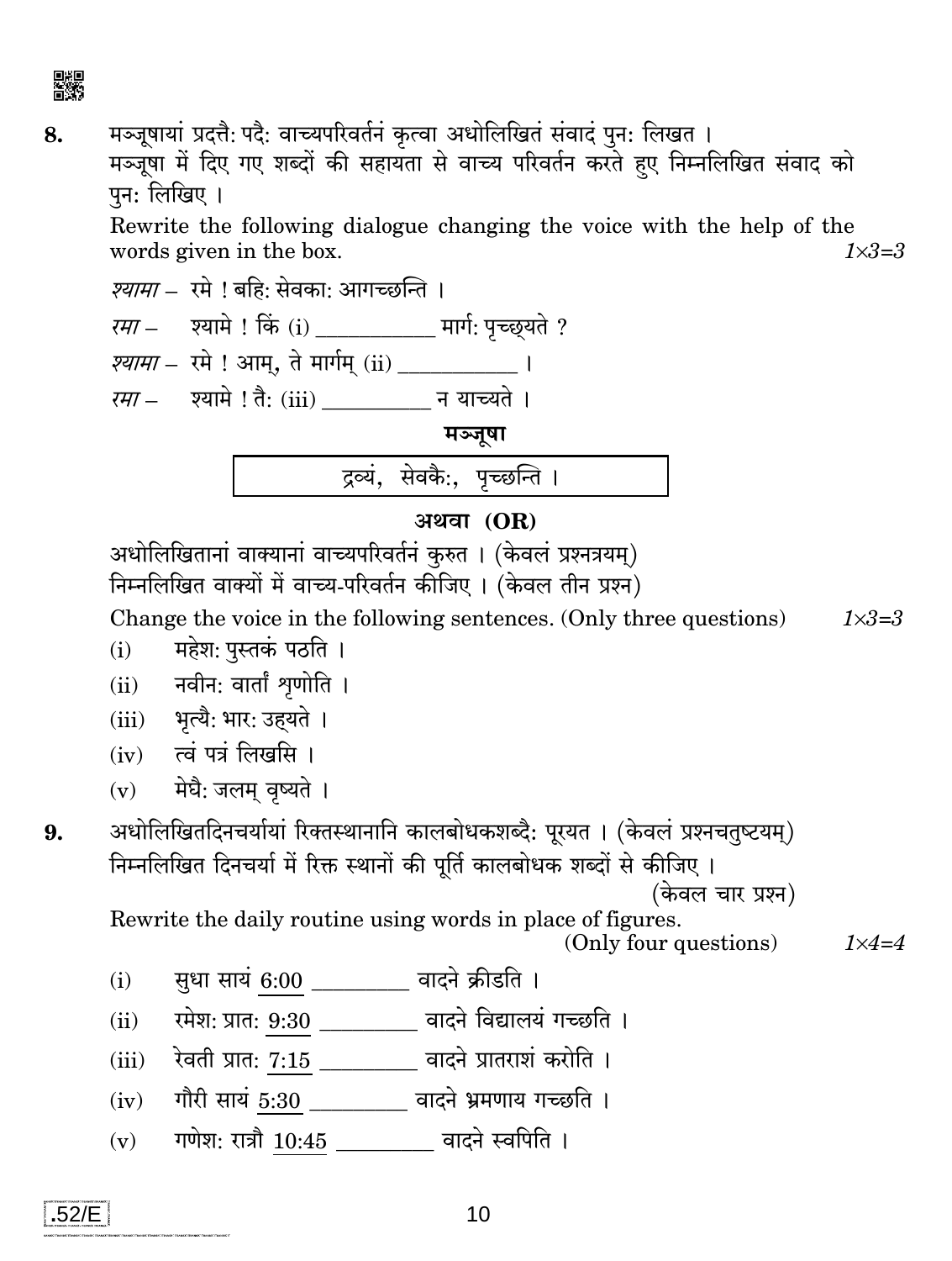



(केवलं प्रश्नत्रयम)

निम्नलिखित वाक्यों में रेखांकित पद अशुद्ध हैं । शुद्ध पद विकल्प से चुनकर लिखिए । (केवल तीन प्रश्न)

Underlined words are incorrect in the following sentences. After selecting correct words from the options, write the same. (Only three questions)

 $1 \times 3 = 3$ 

- छात्रा: पाठं पठति । (पठत: / पठसि / पठन्ति)  $(i)$
- मेधा ह्य: विद्यालयं न गच्छति । (अगच्छताम् / अगच्छत् / अगच्छन्)  $(ii)$
- वयम् श्वः आपणं गमिष्यसि । (गमिष्यन्ति / गमिष्यथः / गमिष्यामः)  $(iii)$
- यूयं पठन्तु । (तौ / ते / त्वम्)  $(iv)$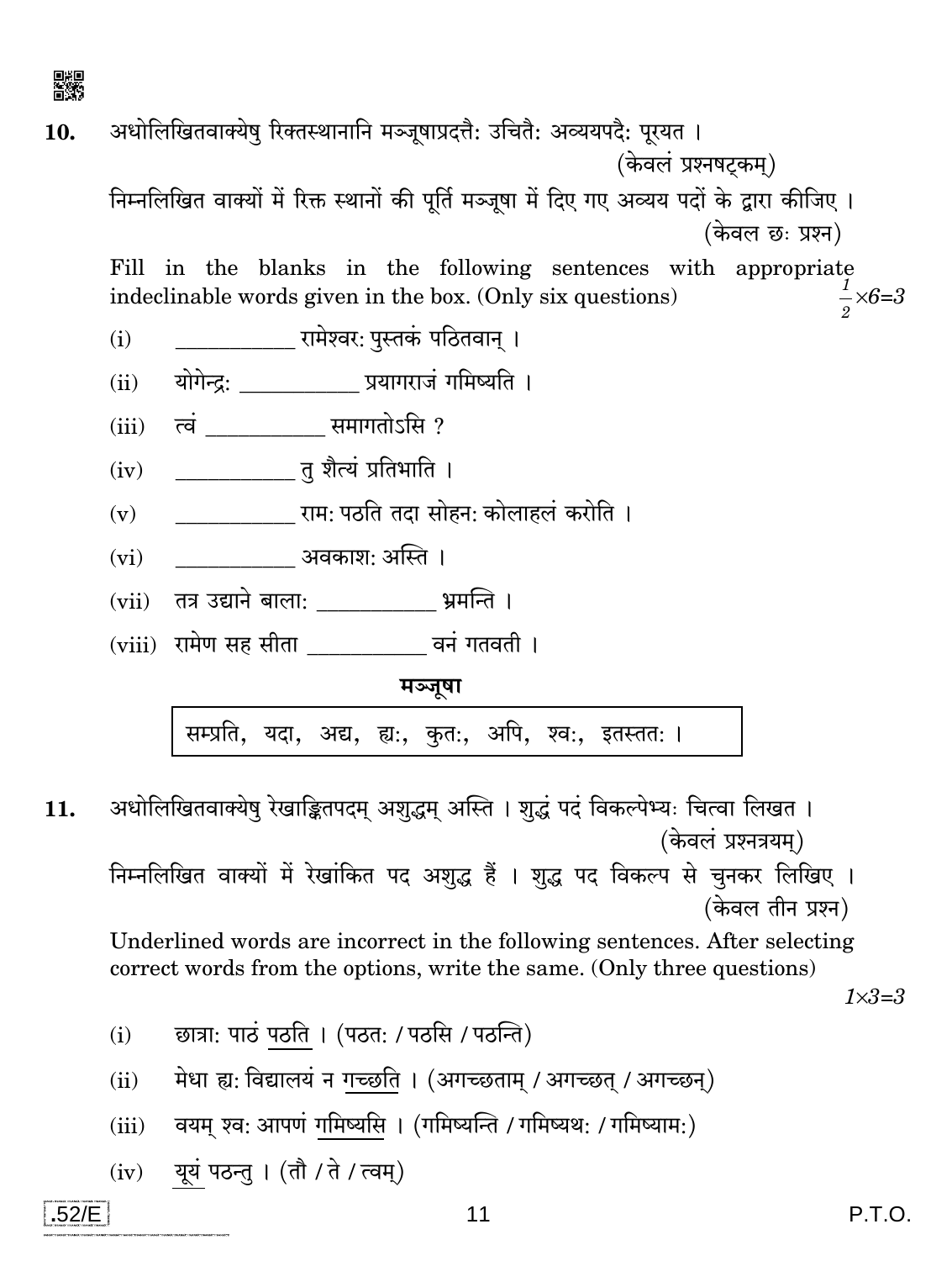

## खण्डः 'घ' (SECTION D) पठित-अवबोधनम् (पठित-अवबोधन) **Reading Comprehension**

 $30 \frac{3}{5}$ :

 $\overline{5}$ 

अधोलिखितं गद्यांशं पठित्वा प्रदत्तप्रश्नानाम् उत्तराणि संस्कृतेन लिखत । 12. निम्नलिखित गद्यांश को पढकर दिए गए प्रश्नों के उत्तर संस्कृत में लिखिए । Read the following prose passage and answer the given questions in Sanskrit.

विचित्रा दैवगति: । तस्यामेव रात्रौ तस्मिन् गृहे कश्चन चौर: गृहाभ्यन्तरं प्रविष्ट: । तत्र निहितामेकां मञ्जूषाम् आदाय पलायित: । चौरस्य पादध्वनिना प्रबुद्धोऽतिथि: चौरशङ्कया तमन्वधावत् अगृहणाच्च, परं विचित्रमघटत । चौर: एव उच्चै: क्रोशितुमारभत "चौरोऽयं चौरोऽयम्" इति । तस्य तारस्वरेण प्रबुद्धाः ग्रामवासिनः स्वगृहाद् निष्क्रम्य तत्रागच्छन् वराकमतिथिमेव च चौरं मत्वाऽभर्त्सयन् । यद्यपि ग्रामस्य आरक्षी एव चौर आसीत् । तत्क्षणमेव रक्षापुरुष: तम् अतिथिं 'चौरोऽयम्' इति प्रख्याप्य कारागृहे प्राक्षिपत् ।

- $(3)$ एकपदेन उत्तरत । (केवलं प्रश्नद्वयम्) एक शब्द में उत्तर दीजिए। (केवल दो प्रश्न) Answer in one word. (Only two questions)  $\frac{1}{2} \times 2 = 1$ वस्तुत: चौर: क: आसीत ?  $(i)$  $(ii)$  कीदशी दैवगति: ? (iii) क: एकां मञ्जूषाम् आदाय पलायित: ?
- पूर्णवाक्येन उत्तरत । (केवलं प्रश्नमेकम्)  $(\overline{\mathsf{q}})$ पूर्ण वाक्य में उत्तर दीजिए। (केवल एक प्रश्न) Answer in a complete sentence. (Only one question)  $1 \times 1 = 1$ 
	- ग्रामवासिन: कं चौरं मत्वा अभर्त्सयन् ?  $(i)$
	- (ii) "चौरोऽयं चौरोऽयं" इति क: उच्चै: क्रोशितुमारभत ?
- प्रदत्तविकल्पेभ्य: उचितम् उत्तरं चित्वा लिखत। (केवलं प्रश्नत्रयम्)  $(\overline{\mathbf{H}})$ दिए गए विकल्पों में से उचित उत्तर चुनकर लिखिए। (केवल तीन प्रश्न) Choose and write the appropriate answer from the given options. (Only three questions)  $1 \times 3 = 3$ 
	- 'अदुभुता' इत्यस्य किं पर्यायपदं गद्यांशे प्रयुक्तम् ?  $(i)$ 
		- (क) विचित्रम्
		- (ख) विचित्रा
		- $(\bar{\eta})$  परम्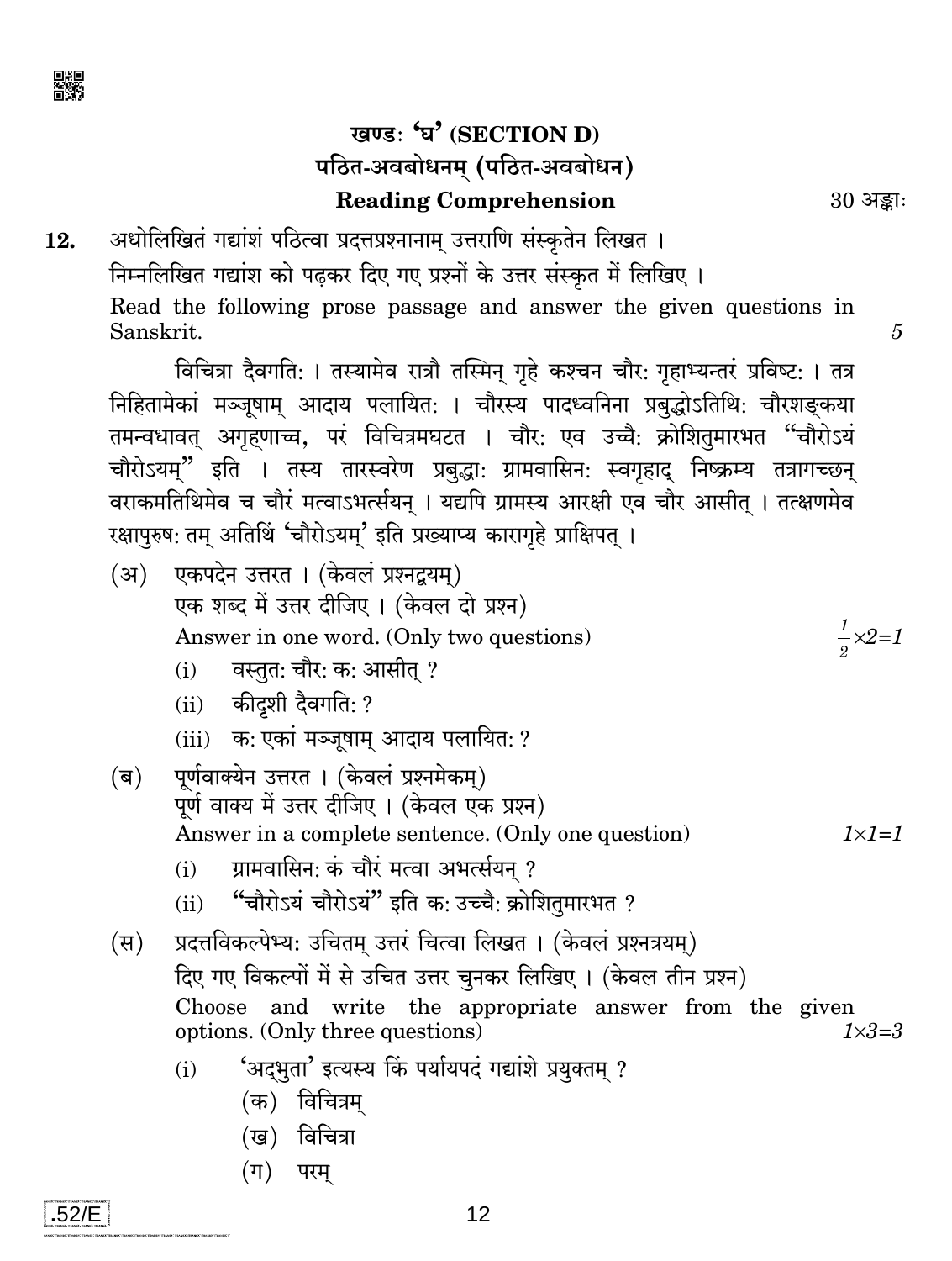

- 'अभर्त्सयन्' इति पदस्य कर्तृपदं किम् ?  $(ii)$ 
	- $($ क) ग्रामवासिन:
	- (ख) विद्यार्थिन:
	- $(\Pi)$ रक्षापुरुषा:
- 'ग्रामवासिन:' इति पदस्य किं विशेषणपदं गद्यांशे प्रयुक्तम् ?  $(iii)$ 
	- (क) कुशला:
	- $(g)$  ज्ञानिन:
	- (ग) प्रबुद्धाः
- 'निर्गत:' इति पदस्य किं विलोमपदं गद्यांशे प्रयक्तम ?  $(iv)$ 
	- (क) प्रबुद्ध:
	- (ख) प्रविष्ट:
	- $(1)$  निष्क्रम्य
- अधोलिखितं पद्यं पठित्वा प्रदत्तप्रश्नानाम् उत्तराणि संस्कृतेन लिखत । 13.

निम्नलिखित पद्य को पढ़कर दिए गए प्रश्नों के उत्तर संस्कृत में लिखिए । Read the following poetry passage and answer the given questions in Sanskrit.

मगा मगै: सङगमनुव्रजन्ति, गावश्च गोभि: तुरगास्तुरङगै: । मुर्खाश्च मुर्खैः सुधियः सुधीभि:, समान-शील-व्यसनेषु सख्यम ।।

(अ) एकपदेन उत्तरत। (केवलं प्रश्नद्वयम) एक शब्द में उत्तर दीजिए। (केवल दो प्रश्न)  $\frac{1}{2} \times 2 = 1$ Answer in one word. (Only two questions) तुरङ्गै: सह के अनुव्रजन्ति ?  $(i)$ (ii) मृगा: कै: सङ्गम् अनुव्रजन्ति ? (iii) गोभि: सह का: अनुव्रजन्ति ? पूर्णवाक्येन उत्तरत। (केवलं प्रश्नमेकम्) (ब) पूर्ण वाक्य में उत्तर दीजिए। (केवल एक प्रश्न) Answer in a complete sentence. (Only one question)  $1 \times 1 = 1$ केषु सख्यं भवति ?  $(i)$ (ii) सुधिय: संख्यं कैः सह भवति ?

5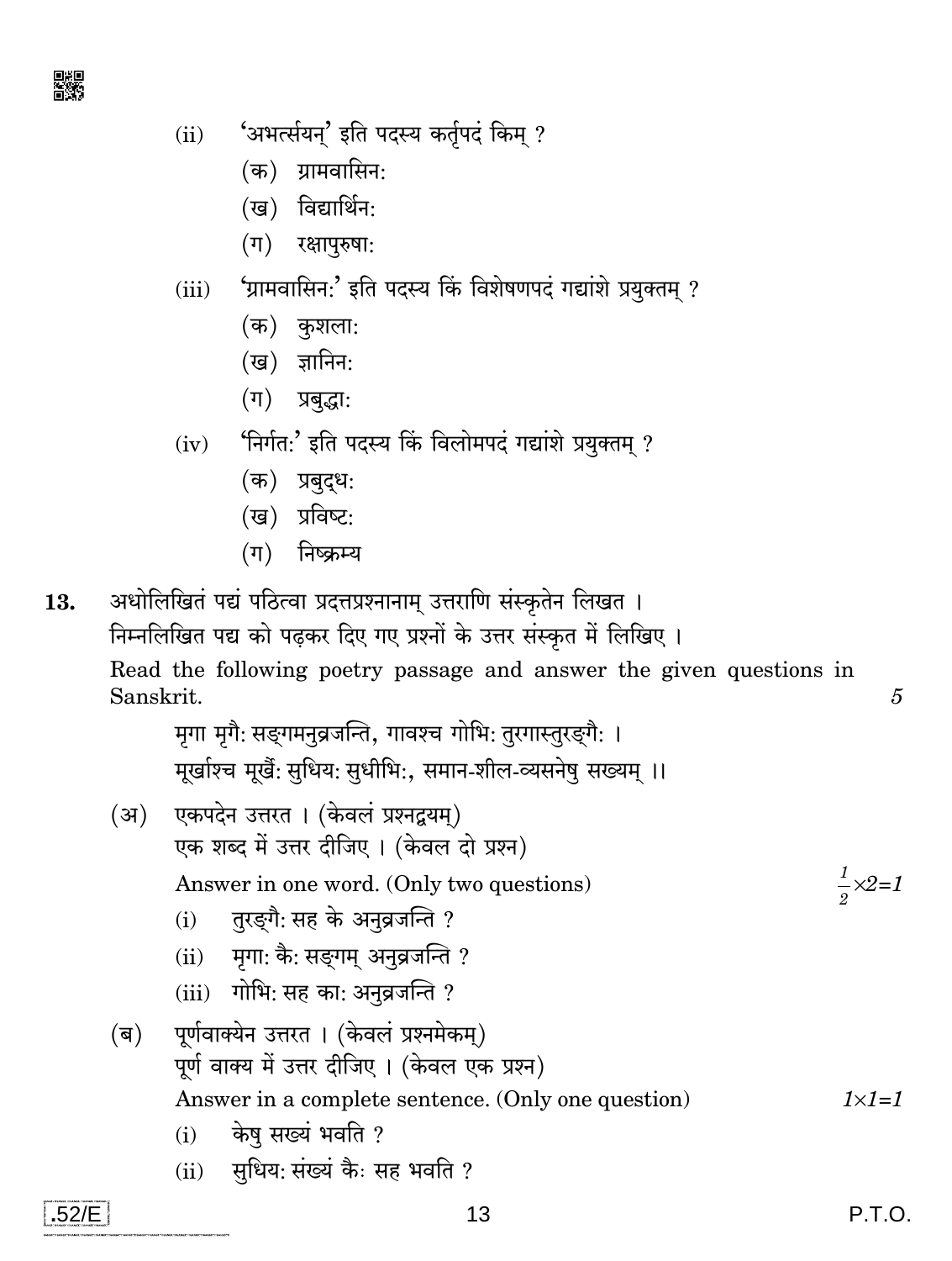प्रदत्तविकल्पेभ्य: उचितम् उत्तरं चित्वा लिखत । (केवलं प्रश्नत्रयम्)  $(\overline{\mathbf{H}})$ दिए गए विकल्पों में से उचित उत्तर चुनकर लिखिए। (केवल तीन प्रश्न) Choose and write the appropriate answer from the given options. (Only three questions)  $1 \times 3 = 3$ 

- 'मृगा:' इति कर्तुपदस्य क्रियापदं किम् ?  $(i)$ 
	- (क) अनुव्रजन्ति
	- (ख) व्रजन्ति
	- (ग) सङ्गम्
- 'मित्रता' इत्यर्थे अत्र किं पदं प्रयुक्तम् ?  $(ii)$ 
	- (क) सङ्गम्
	- (ख) सख्यम
	- $(\Pi)$  समानम्
- 'अश्वा:' इत्यस्य पदस्य कः पर्यायः श्लोके प्रयुक्तः ?  $(iii)$ 
	- (क) तुरगा:
	- (ख) मृगा:
	- $(\pi)$  गाव:
- 'विद्वांस:' इत्यस्य किं विलोमपदं श्लोके प्रयुक्तम ?  $(iv)$ 
	- $(\overline{\sigma})$  मृगा:
	- (ख) मूर्खा:
	- (ग) सुधिय:

अधोलिखितं नाट्यांशं पठित्वा प्रदत्तप्रश्नानाम् उत्तराणि संस्कृतेन लिखत । 14. निम्नलिखित नाट्यांश को पढ़कर दिए गए प्रश्नों के उत्तर संस्कृत में लिखिए। Read the following drama passage and answer the given questions in Sanskrit.

- आम सत्यं कथितं त्वया वस्तुत: वनराज: भवितं तु अहमेव योग्य: । काक:  $-$
- पिक: *(उपहसन्)* कथं त्वं योग्य: वनराज: भवितुं, यत्र तत्र का-का इति कर्कशध्वनिना वातावरणमाकुलीकरोषि । न रूपम्, न ध्वनिरस्ति । कृष्णवर्णम् मेध्यामेध्यभक्षकं त्वां कथं वनराजं मन्यामहे वयम् ?

5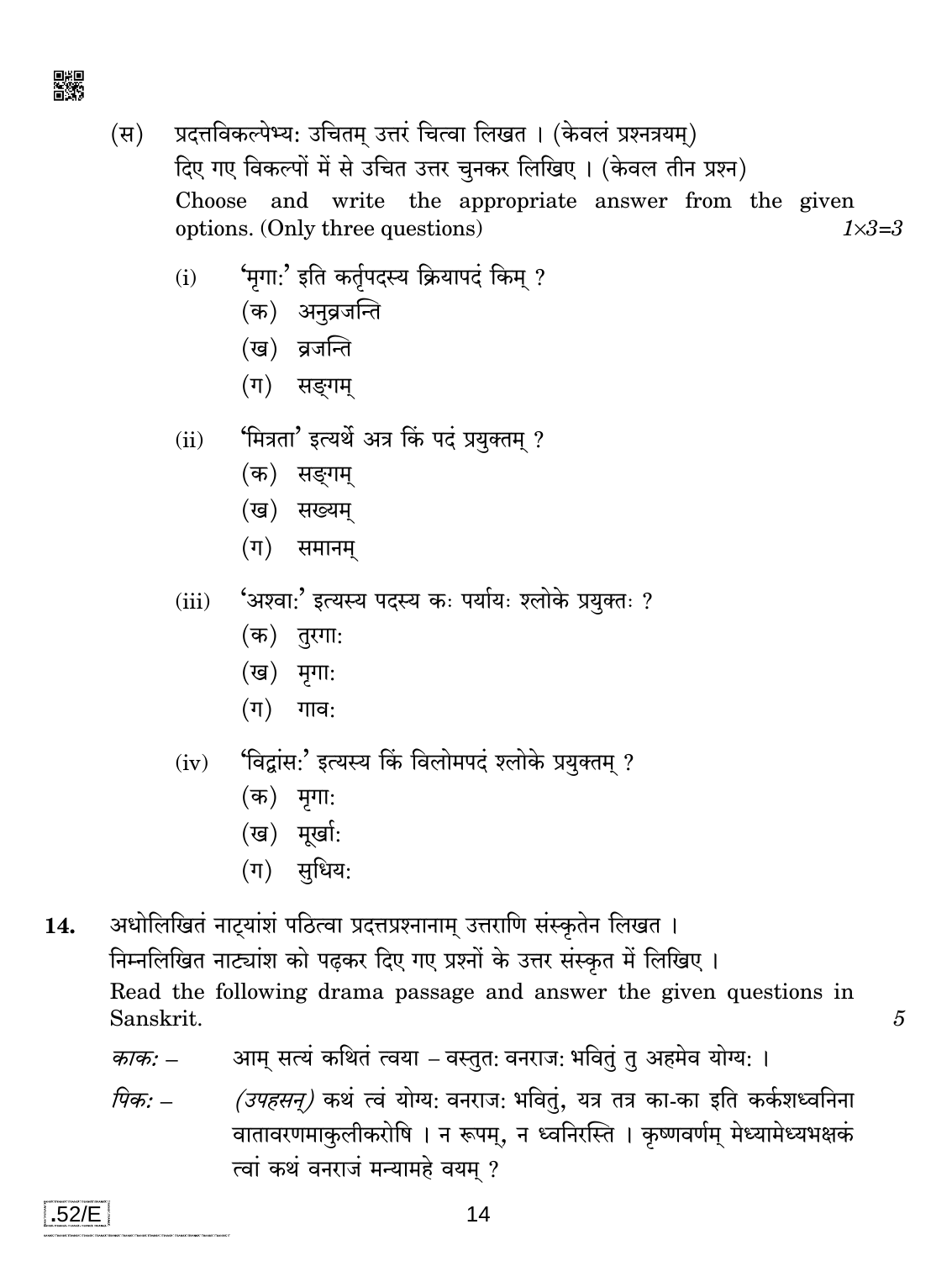驟

- अरे! अरे! किं जल्पसि ? यदि अहं कृष्णवर्ण: तर्हि त्वं किं गौराङ्ग: ? अपि च काक: – विस्मर्यते किं यत मम सत्यप्रियता तु जनानां कृते उदाहरणस्वरूपा 'अनृतं वदसि चेत् काकः दशेत्' – इति प्रकारेण । अस्माकं परिश्रमः ऐक्यं च विश्वप्रथितम् । अपि च काकचेष्ट: विद्यार्थी एव आदर्शच्छात्र: मन्यते ।
- एकपदेन उत्तरत। (केवलं प्रश्नद्वयम)  $(35)$ एक शब्द में उत्तर दीजिए। (केवल दो प्रश्न)  $\frac{1}{2} \times 2 = 1$ Answer in one word. (Only two questions)
	- 'वनराज: भवितम अहमेव योग्य:' इति क: कथयति ?  $(i)$
	- काकम मेध्यामेध्यभक्षकं कुमन्यते ?  $(ii)$
	- (iii) कीदश: विद्यार्थी आदर्शच्छात्र: मन्यते ?
- पूर्णवाक्येन उत्तरत । (केवलं प्रश्नमेकम्)  $(\overline{\mathbf{p}})$ पूर्ण वाक्य में उत्तर दीजिए। (केवल एक प्रश्न) Answer in a complete sentence. (Only one question)  $1\times1=1$ 
	- कस्य न रूपं न ध्वनि अस्ति ?  $(i)$
	- काकस्य सत्यप्रियता जनानां कृते उदाहरणस्वरूपा कथं प्रसिद्धा अस्ति ?  $(ii)$
- प्रदत्तविकल्पेभ्य: उचितम् उत्तरं चित्वा लिखत। (केवलं प्रश्नत्रयम्)  $(\overline{\mathbf{H}})$ दिए गए विकल्पों में से उचित उत्तर चुनकर लिखिए। (केवल तीन प्रश्न) Choose and write the appropriate answer from the given options. (Only three questions)  $1 \times 3 = 3$ 
	- नाटयांशे 'मन्यामहे' इति क्रियाया: कर्तुपदं किम ?  $(i)$ 
		- $(\overline{a})$ त्वाम्
		- (ख) वयम
		- $(\pi)$ पिक: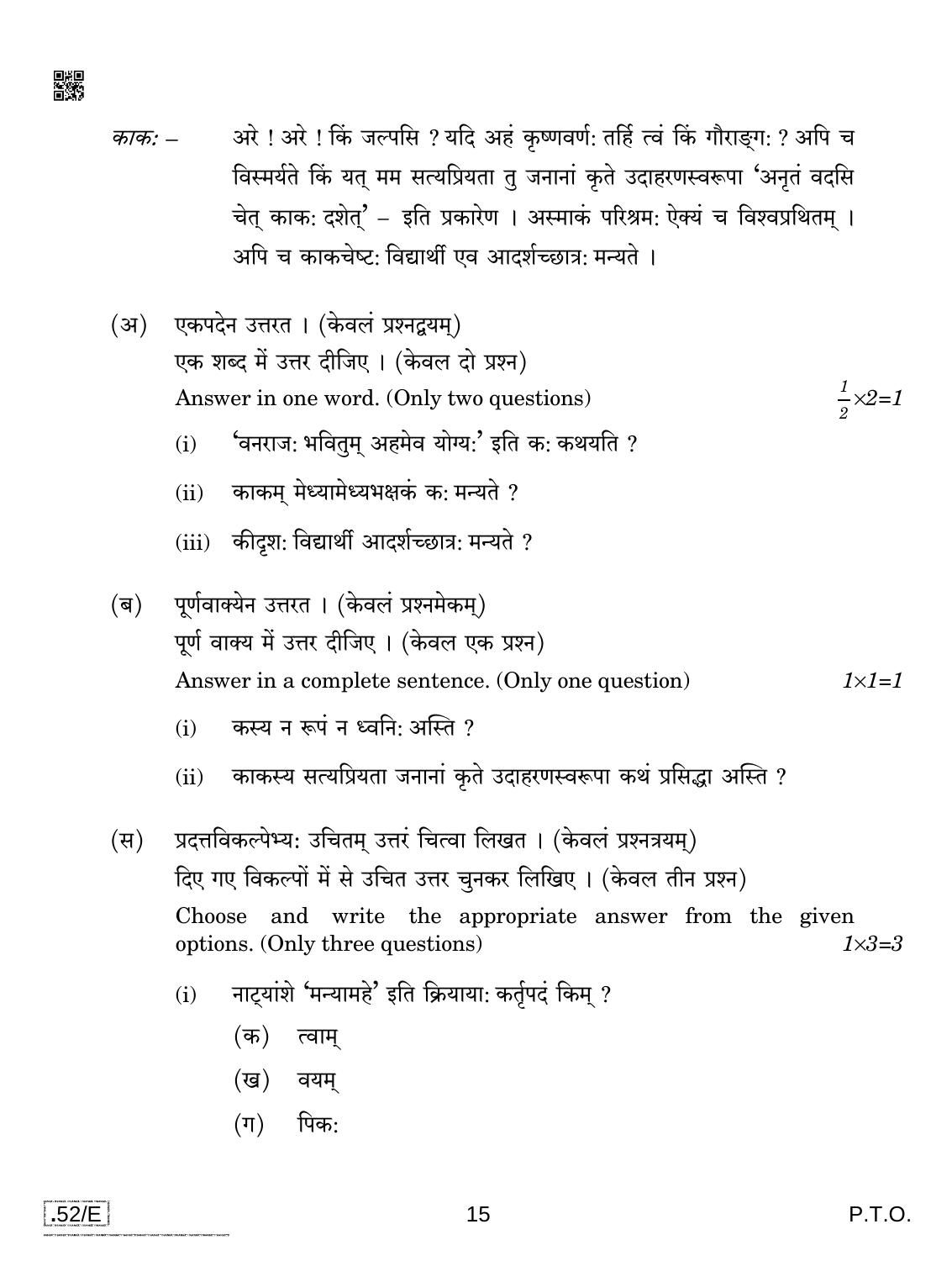

- 'योग्य: वनराज:' इत्यत्र विशेष्यपदं किम् ?  $(ii)$ 
	- $(\overline{a})$ योग्य:
	- $(\overline{g})$ वनराज:
	- $(\Pi)$ राज:
- नाट्यांशे 'कृष्णवर्ण:' इत्यस्य किं विलोमपदं प्रयुक्तम् ?  $(iii)$ 
	- श्वेतवर्ण:  $(\overline{\Phi})$
	- $(\overline{g})$ रक्तवर्ण:
	- गौराङ्ग:  $(\Pi)$
- 'कोकिल:' इति पदस्य पर्यायपदं गद्यांशात् चित्वा लिखत ।  $(iv)$ 
	- $(\overline{a})$ वनराज:
	- कृष्णवर्णः  $(\overline{g})$
	- पिक:  $(\Pi)$
- रेखाङ्कितपदानि आधृत्य प्रश्ननिर्माणं कुरुत । (केवलं प्रश्नचतुष्टयम्) 15. रेखांकित पदों के आधार पर प्रश्न निर्माण कीजिए। (केवल चार प्रश्न) Frame the questions on the basis of underlined words. (Only four questions)
	- त्वं मानुषात् बिभेषि ।  $(i)$
	- गात्राणां सुविभक्तता व्यायामेन संभवति ।  $(ii)$
	- सहस्राधिकेषु पुत्रेषु सत्स्वपि सा दुःखी आसीत् ।  $(iii)$
	- सर्वे प्रकृतिमातरं प्रणमन्ति ।  $(iv)$
	- चौरस्य पादध्वनिना अतिथि: प्रबुद्ध: ।  $(v)$

 $1 \times 4 = 4$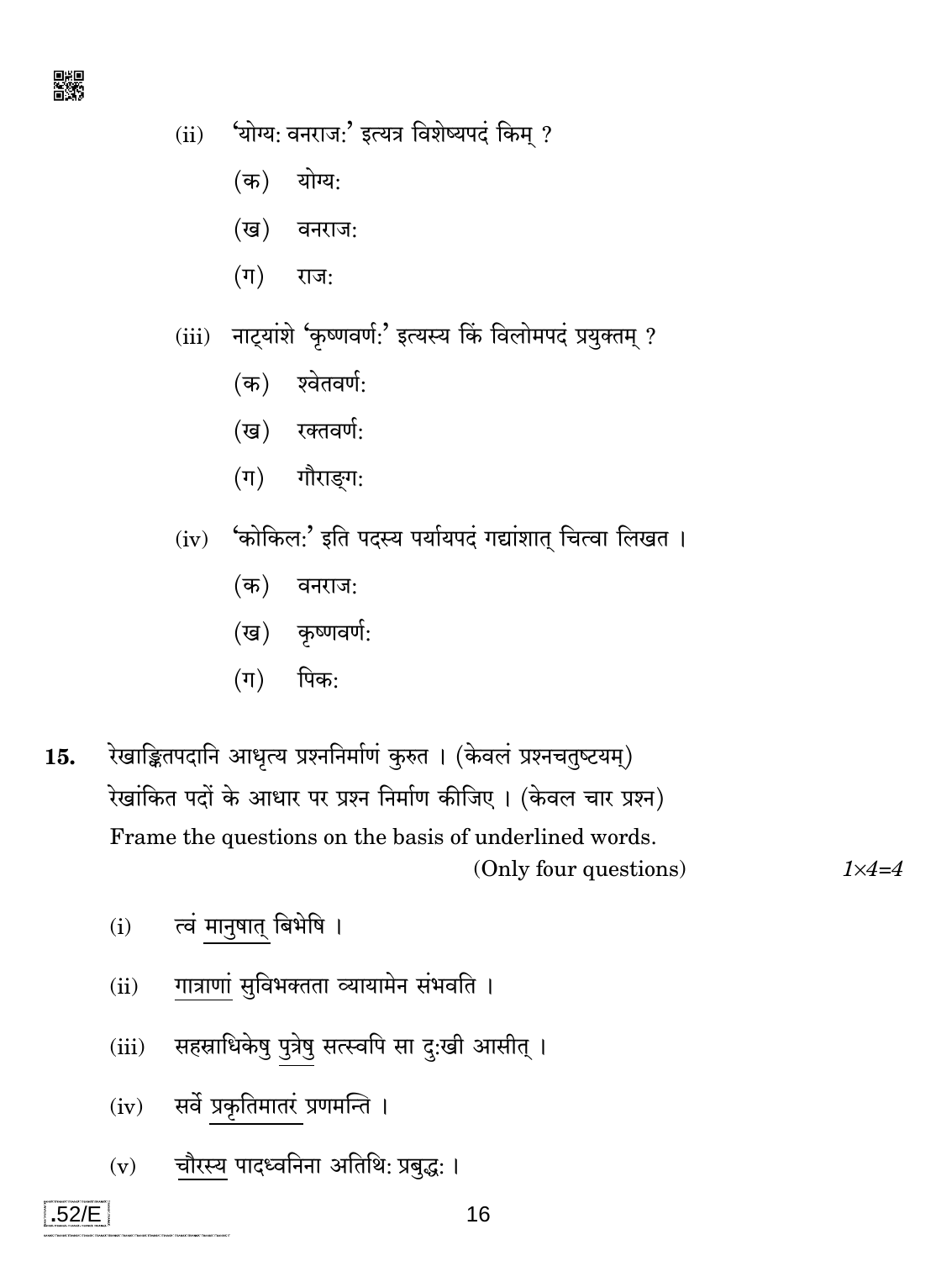

- मञ्जूषात: समुचितपदानि चित्वा अधोलिखितश्लोकयो: अन्वयं पूरयत । 16. मञ्जूषा में से समुचित पद चुनकर निम्नलिखित दोनों श्लोकों के अन्वय को पूर्ण कीजिए । Complete the prose order of the following two shlokas by choosing the appropriate words given in the box.  $\frac{1}{2} \times 4 = 2$ वयोबलशरीराणि देशकालाशनानि च ।  $\mathbf{I}$ समीक्ष्य कुर्याद व्यायामन्यथा रोगमाप्नयात ।। अन्वय: -(जन:) वयोबलशरीराणि देशकाल – (i) च (ii) व्यायामम्
	- कुर्यात् (iii) \_\_\_\_\_\_\_\_\_\_\_ रोगम् (iv) \_\_\_\_\_\_\_\_\_\_ । अपत्येषु च सर्वेषु जननी तुल्यवत्सला ।  $\frac{1}{2} \times 4=2$  $\Pi$ . पुत्रे दीने तु सा माता कृपार्द्रहृदया भवेत् ।। अन्वय: -जननी (i) \_\_\_\_\_\_\_\_\_ अपत्येषु च (ii) \_\_\_\_\_\_\_\_\_ (भवति) । सा माता (iii) \_\_\_\_\_\_\_\_\_\_\_\_\_\_\_ पुत्रे तु (iv) \_\_\_\_\_\_\_\_\_\_ भवेत् । मञ्जूषा

समीक्ष्य, आप्नुयात्, अशनानि, सर्वेषु, अन्यथा, कृपार्द्रहृदया, दीने, तुल्यवत्सला



मञ्जूषायाः साहाय्येन प्रदत्तश्लोकस्य भावार्थे रिक्तस्थानानि पूरयित्वा पुनः लिखत । मञ्जषा की सहायता से श्लोक के भावार्थ में रिक्त स्थानों की पर्ति करके पनः लिखिए । Rewrite after filling the blanks in the meaning of Shlokas with the help of box.  $1 \times 4 = 4$ 

पिता यच्छति पुत्राय बाल्ये विद्याधनं महत् । पिताऽस्य किं तपस्तेपे इत्युक्तिस्तत्कृतज्ञता ।। भावार्थः  $-$ पिता तु पुत्रस्य (i) \_\_\_\_\_\_\_\_ तस्मै श्रेष्ठं (ii) \_\_\_\_\_\_\_\_\_ प्रदातुं सदैव तत्पर: भवति । समर्थ: जात: पुत्र: यदा कथयति यत् 'पिता मम कृते तु महान्तम् (iii) \_\_\_\_\_\_\_\_\_ कृतवान्' इति तदैव तस्य पितरं प्रति (iv) \_\_\_\_\_\_\_\_\_ कथ्यते । मञ्जूषा कृतज्ञता, श्रमम्, बाल्यकाले, विद्याधनम् ।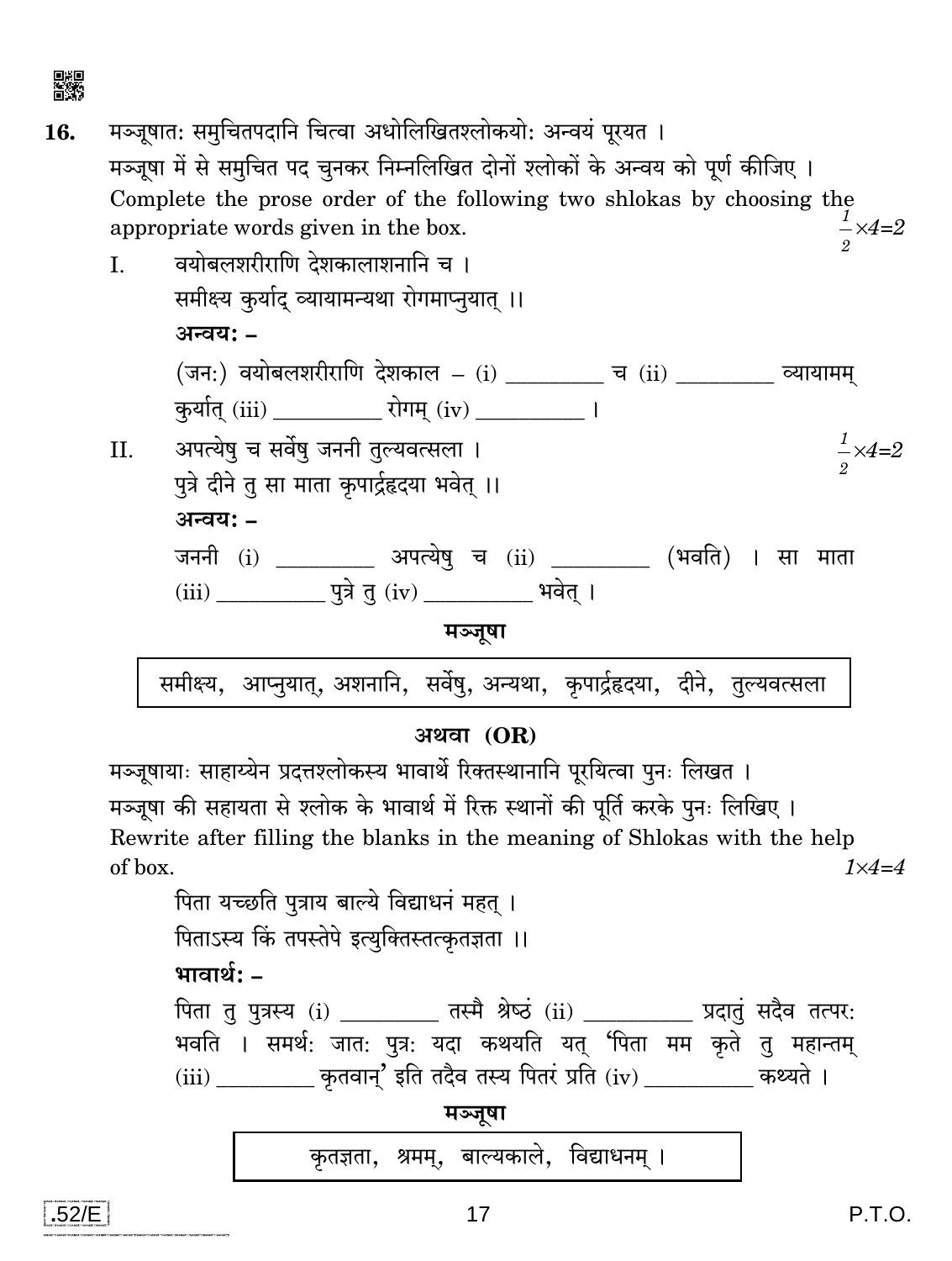अधोलिखितं कथांशं समुचित-क्रमेण लिखत। 17. निम्नलिखित कथांश को समुचित क्रम में लिखिए। Write in correct order, the following parts of the story.

 $\frac{1}{2} \times 8 = 4$ 

- तेन वित्तेन स्वपुत्रम एकस्मिन महाविद्यालये प्रवेशं दापयितुं सफलो जात:।  $(i)$
- कश्चन निर्धनो जन: भूरि परिश्रम्य किञ्चिद् वित्तमुपार्जितवान् ।  $(ii)$
- अर्थाभावेन पीडित: स बसयानं विहाय पदातिरेव प्राचलत ।  $(iii)$
- पदातिक्रमेण संचलन सायं समयेऽपि स: गन्तव्याद दरे आसीत् ।  $(iv)$
- तस्य पुत्र: तत्रैव छात्रावासे निवसन् अध्ययने संलग्न: समभूत् ।  $(v)$
- तत: स पार्श्वस्थिते ग्रामे रात्रिनिवासं कर्त्तुं कञ्चिद् गृहस्थमुपागत: ।  $(v_i)$
- एकदा पिता पुत्रस्य रुग्णतामाकर्ण्य तत्र तं द्रष्टं प्रस्थित: ।  $(vii)$
- 'निशान्धकारे प्रसृते विजने प्रदेशे पदयात्रा न शुभावहा', इति स स्मृतवान् ।  $(viii)$
- 'क' स्तम्भे लिखितानां पदानां पर्यायपदानि 'ख' स्तम्भे लिखितानि सन्ति, तानि यथाक्रमेण समक्षं 18. लिखत। (केवलं प्रश्नत्रयम्)

'क' स्तम्भ में लिखित पदों के पर्याय पद 'ख' स्तम्भ में लिखे गए हैं । उनको यथाक्रम से उनके समक्ष लिखिए। (केवल तीन प्रश्न)

Synonyms of the words of column 'Ka' have been given in column 'Kha'. Write in correct order in front of required words. (Only three questions)  $1\times3=3$ 

| क्र     | ख       |
|---------|---------|
| रसालम्  | मन्त्री |
| दशनै:   | दशशतम्  |
| सहस्रम् | आम्रम्  |
| अमात्य: | दन्तै:  |